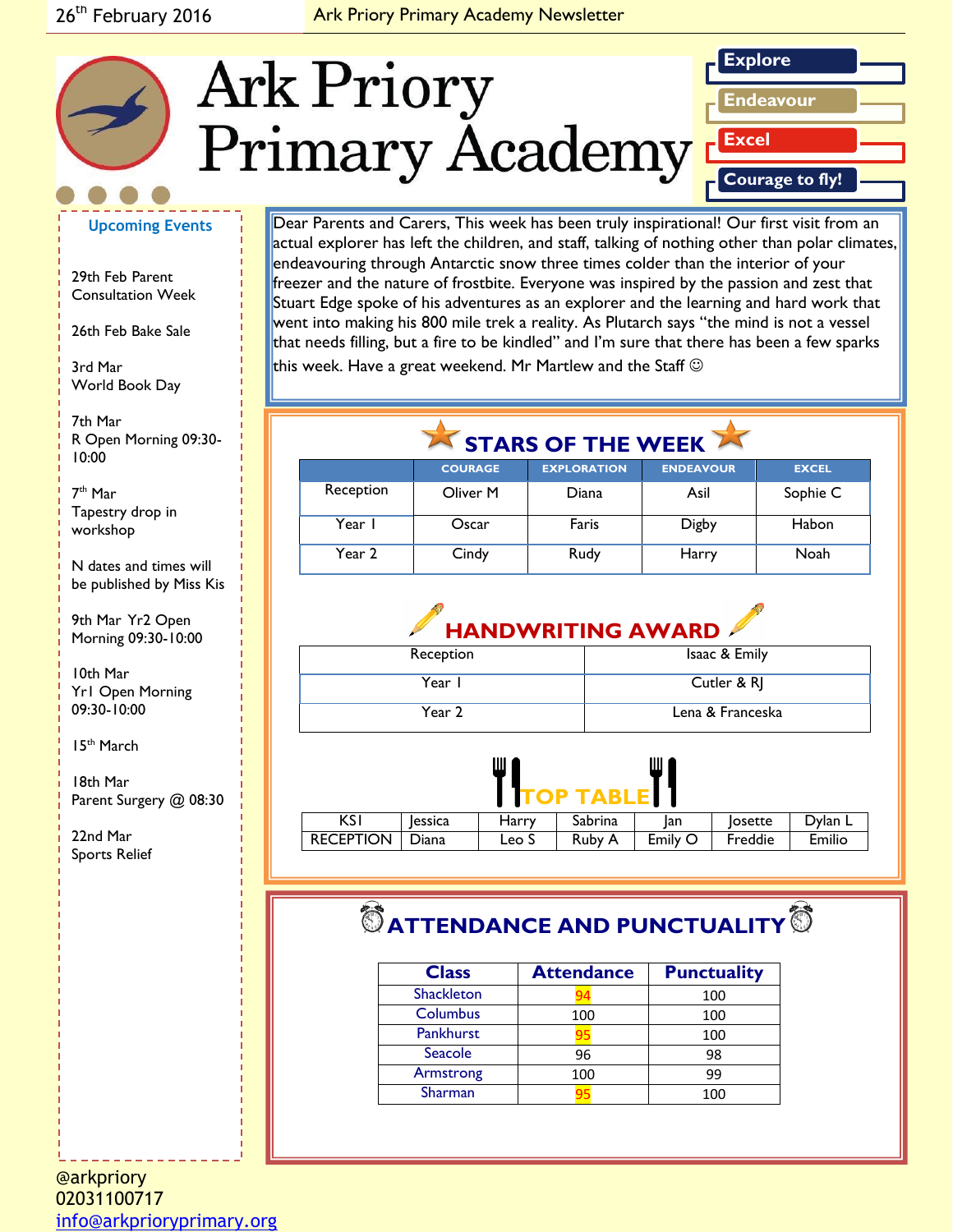# TOPICS NEXT WEEK ...

|                  | <b>English</b>               | <b>Maths</b>                           |
|------------------|------------------------------|----------------------------------------|
|                  | <b>Oliver's Vegetables</b>   | <b>Ordering weights</b>                |
| <b>Reception</b> | lack and the Beanstalk       | Number Bonds                           |
| Year I           | <b>World Book day/Poetry</b> | <b>Addition</b>                        |
| Year 2           | Debates/Magic Finger         | <b>Column Addition and Subtraction</b> |

**Notices**

**World Book Day**

**On Thursday 3rd March – ALL children are expected to come to school dressed as a character from their favourite book – they will be expected to bring the book – we are also looking for parents to come in and do some special readings for children that day – dressed up of course!**

### **If any parents would like to come in to read their favourite children's book with the children on Thursday AM 8.40-9.15 please email to confirm. [t.martlew@arkprioryprimary.org](mailto:t.martlew@arkprioryprimary.org)**

**Spelling Module**

| <b>Miss Cok</b>     | Unit 4                                          |
|---------------------|-------------------------------------------------|
| <b>Miss Conway</b>  | Unit 11                                         |
| <b>Miss Carroll</b> | Cross Unit (all spelling lists already covered) |
| Miss Tapakki        | Unit 12                                         |

**Blazers -** Compulsory academy uniform – MUST be provided please check names DO NOT OVER NAME ITEMS. Please make sure children understand they are responsible for their own property, teachers cannot possibly track all the items of clothing a child has for 30 children. Approximately 150 items per class! Trousers, tie, jumper etc

**Swimming -** Swimming is a curriculum subject and we expect **everyone** to attend. Swimming hats are now COMPULSORY. Everyoneactive have informed us they will not let the children enter the pool without one.

**EYFS Appeal -** We are currently extending our outdoor music provision for the EYFS – if you have any saucepans or frying pans that you can donate please bring them in!

**Columbus Class Assembly** – Tuesday 15th March 08.50-09.10 all parents/carers welcome

**Reception Home Learning** – All home learning except phonics spellings and reading will be on Tapestry.

**Tapestry workshop -** There is to be a drop in on 7th March 09.00-09.30 to help anyone who would like to know how to upload video's or photographs onto Tapestry. There will also be a drop in on  $7<sup>th</sup>$  March 5.00 - 6.30 for anyone who has questions about Tapestry.

@arkpriory 02031100717 [info@arkprioryprimary.org](mailto:info@arkprioryprimary.org)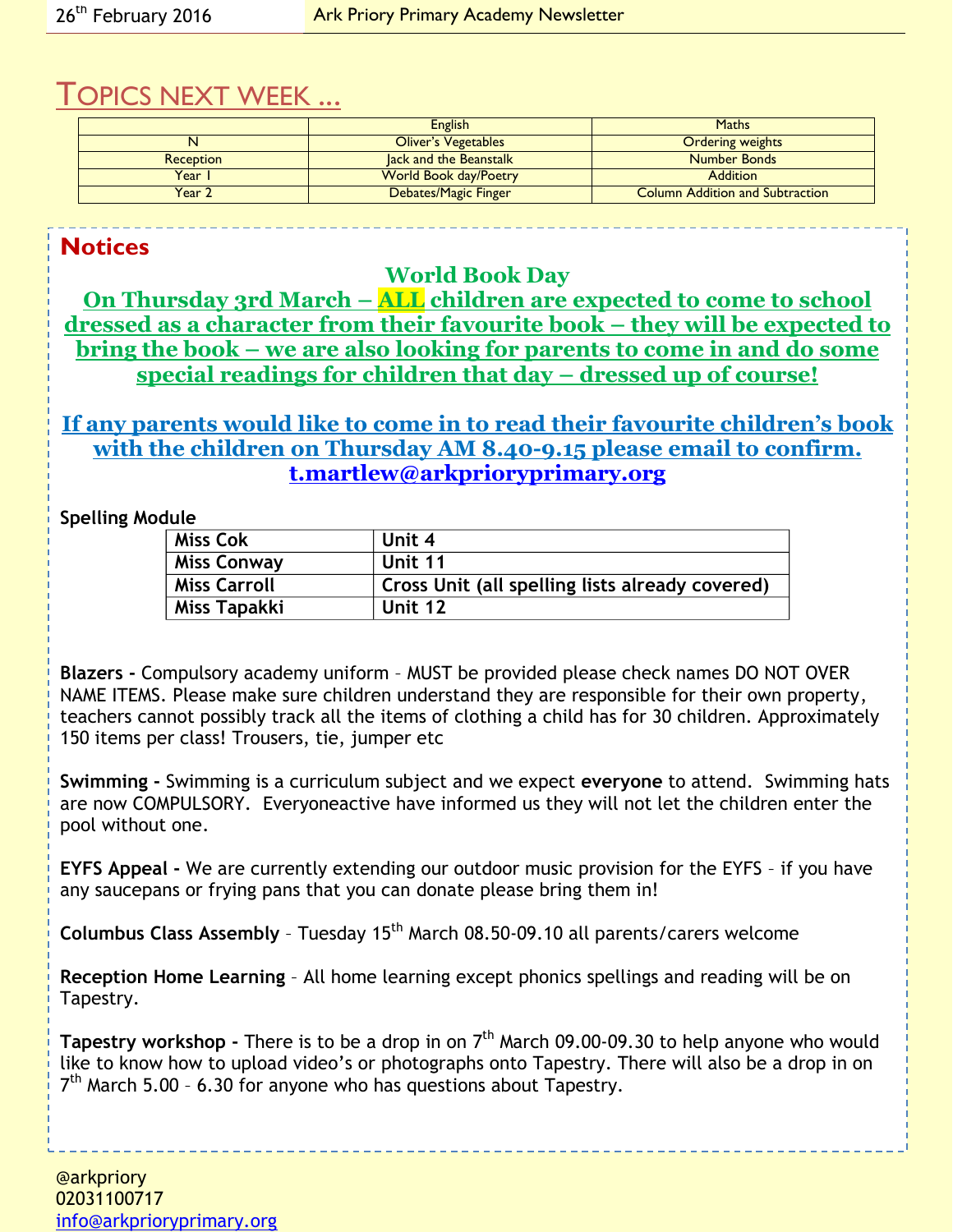## **Notices Cont.**

**EASTER TERM TIMES** The Spring Fair will start at 15.00 – 16.30

Nursery and Reception will be performing an Easter Bonnet parade whist Year 1 and Two will be exhibiting decorated eggs during the day – times will be confirmed closer to the event.

### **PARENT GOVERNOR**

**Please remember that applications close today and that there will be a hustings on Monday at 08.30 for any interested parties to attend. Applicants will make a short speech outlining their vision for the role and answer any questions from the parent body.**

**Voting cards will be issued on Monday and final votes need to be cast by Friday 16.00**







On Thursday afternoon, the academy was lucky enough to be visited by a real explorer! The children have been following the progress of the Shackleton2015 expedition across the Antarctic in assemblies for the last few months and kindly the expedition leader Stuart Edge decided to come to the academy to thank them for their support. He also brought his equipment, and talked to the children about his experiences as an explorer. An inspirational event for all concerned!

@arkpriory 02031100717 [info@arkprioryprimary.org](mailto:info@arkprioryprimary.org)